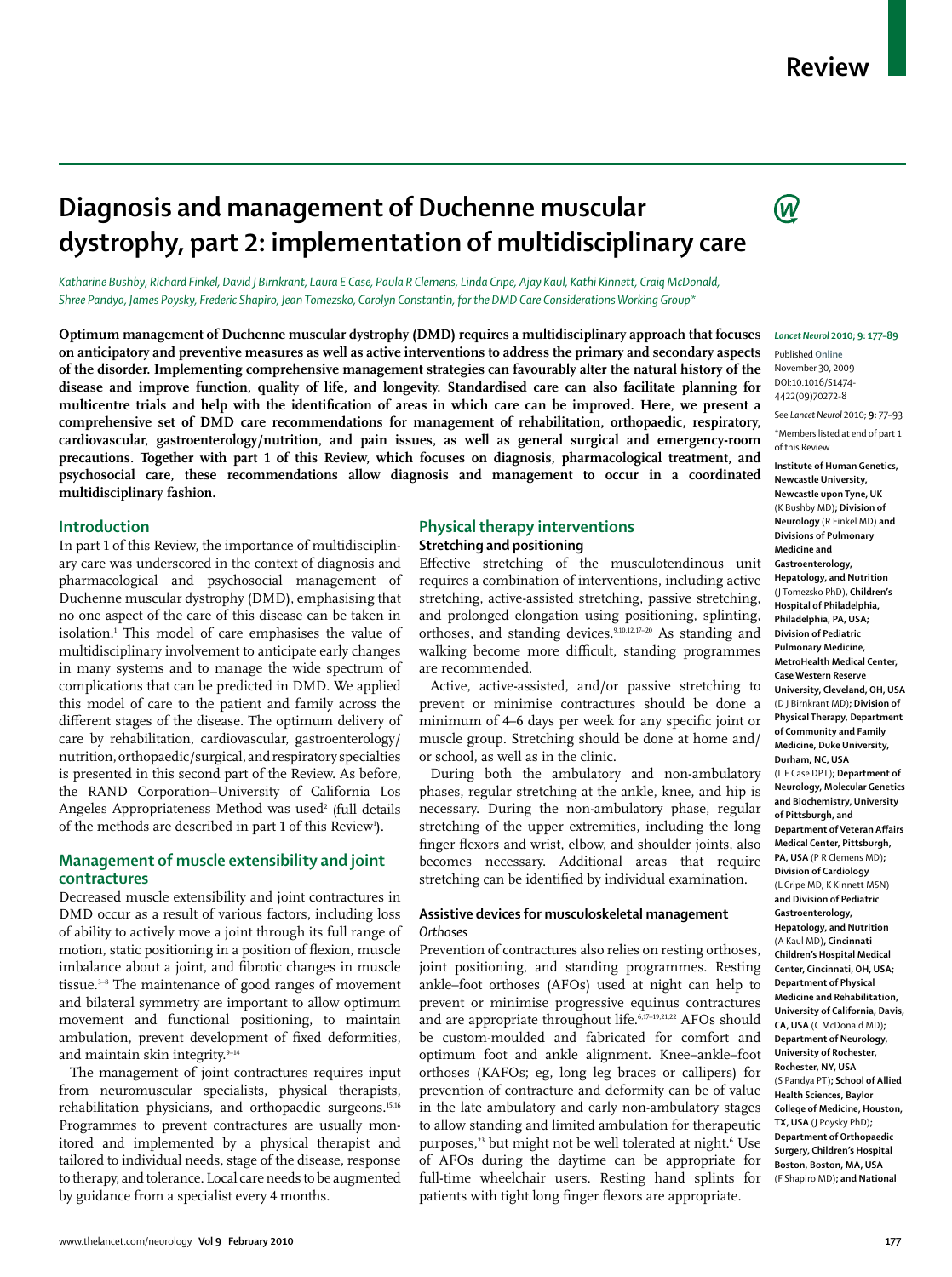**Center on Birth Defects and Developmental Disabilities, Centers for Disease Control and Prevention, Atlanta, GA, USA** (C Constantin PhD)

Correspondence to: Katharine Bushby, Newcastle University, Institute of Human Genetics, International Centre for Life, Centre Parkway, Newcastle upon Tyne NE1 3BZ, UK

**kate.bushby@newcastle.ac.uk**

*Standing devices*

A passive standing device for patients with either no or mild hip, knee, or ankle contractures is necessary for late ambulatory and early non-ambulatory stages. Many advocate continued use of passive standing devices or a power standing wheelchair into the late non-ambulatory stage if contractures are not too severe to restrict positioning and if devices are tolerable.<sup>24</sup>

# **Surgical intervention for lower-limb contractures**

No unequivocal situations exist in which lower-limb contracture surgery is invariably indicated. If lower-limb contractures are present despite range-of-motion exercises and splinting, there are certain scenarios in which surgery can be considered.<sup>15,25-32</sup> In such cases, the approach must be strictly individualised.

Joints most amenable to surgical correction, and even subsequent bracing, are the ankles, and to a slightly lesser extent, the knees. The hip responds poorly to surgery for fixed flexion contractures and cannot be effectively braced. Surgical release or lengthening of the iliopsoas muscle and other hip flexors might further weaken these muscles and make the patient unable to walk, even with contracture correction. In ambulant patients, hip deformity often corrects itself if knees and ankles are straightened because hip flexion and lumbar lordosis might be compensatory and not fixed.

Various surgical options exist, none of which could be recommended above any other. Options for surgery will depend on individual circumstances, but there can be a role for surgery in the ambulatory and non-ambulatory phases.

#### **Early ambulatory phase**

Procedures for early contractures including heel-cord (tendo-Achillis) lengthenings for equinus contractures, hamstring tendon lengthenings for knee-flexion contractures, anterior hip-muscle releases for hip-flexion contractures, and even excision of the iliotibial band for hip-abduction contractures have been performed in patients as young as 4–7 years.<sup>25,26</sup> Some clinics even recommend that the procedures are done before contractures develop.25,26 However, this approach, developed 20–25 years ago in an attempt to balance musculature when muscle strength is good,<sup>25</sup> is not widely practised today but does still have some proponents.

# **Middle ambulatory phase**

Interventions in this phase are designed to prolong ambulation because a contracted joint can limit walking, even if overall limb musculature has sufficient strength. There is some evidence to suggest that walking can be prolonged by surgical intervention for 1–3 years,<sup>15,25–27,30–32</sup> but consensus on surgical correction of contractures for prolonging ambulation is difficult because it is hard to assess objectively the results reported. Non-operated patients who are not on steroids lose ambulation over a wide range of ages. Consequently, use of mean age as a comparator for a particular intervention is not statistically relevant if small numbers are compared. We found that few studies have addressed the fact that, rather than a sudden loss of ambulation, walking ability gradually decreases over a 1-2-year period. This makes it difficult to assess prolongation of walking with specific interventions. Prolonging ambulation by use of steroids has, for the moment, further increased uncertainty of the value of contracture corrective surgery. Bearing these considerations in mind, certain recommendations can be offered to prolong the period of walking, irrespective of steroid status. Muscle strength and range of motion around individual joints should be considered before deciding on surgery.

Approaches to lower-extremity surgery to maintain walking include bilateral multi-level (hip–knee–ankle or knee–ankle) procedures, bilateral single-level (ankle) procedures, and, rarely, unilateral single-level (ankle) procedures for asymmetric involvement.15,25–32 The surgeries involve tendon lengthening, tendon transfer, tenotomy (cutting the tendon), along with release of fibrotic joint contractures (ankle) or removal of tight fibrous bands (iliotibial band at lateral thigh from hip to knee). Single-level surgery (eg, correction of ankle equinus deformity >20°) is not indicated if there are knee flexion contractures of  $10^{\circ}$  or greater and quadriceps strength of grade 3/5 or less. Equinus foot deformity (toe-walking) and varus foot deformities (severe inversion) can be corrected by heel-cord lengthening and tibialis posterior tendon transfer through the interosseous membrane onto the dorsolateral aspect of the foot to change plantar flexion–inversion activity of the tibialis posterior to dorsiflexion–eversion.<sup>15,27–29,32</sup> Hamstring lengthening behind the knee is generally needed if there is a knee-flexion contracture of more than 15°.

After tendon lengthening and tendon transfer, postoperative bracing might be needed, which should be discussed preoperatively. Following tenotomy, bracing is always needed. When surgery is performed to maintain walking, the patient must be mobilised using a walker or crutches on the first or second postoperative day to prevent further disuse atrophy of lower-extremity muscles. Post-surgery walking must continue throughout limb immobilisation and post-cast rehabilitation. An experienced team with close coordination between the orthopaedic surgeon, physical therapist, and orthotist is required.

# **Late ambulatory phase**

Despite promising early results, $30-32$  surgery in the late ambulatory phase has generally been ineffective and served to obscure the benefits gained by more timely and earlier interventions.

#### **Early non-ambulatory phase**

In the early non-ambulatory phase, some clinics perform extensive lower-extremity surgery and bracing to regain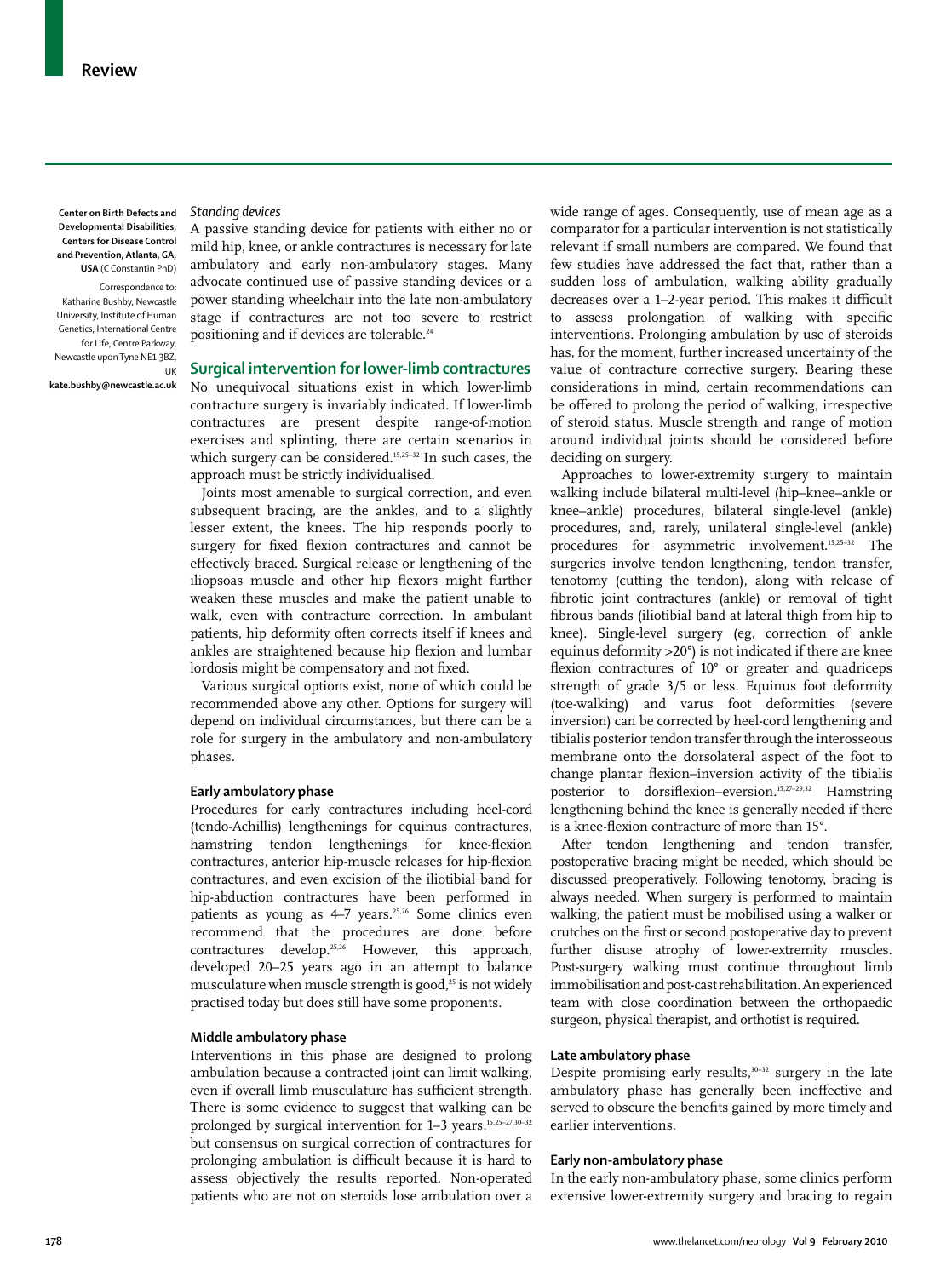ambulation within 3–6 months after walking ability is lost. However, this is generally ineffective and not currently considered appropriate.

# **Late non-ambulatory phase**

Severe equinus foot deformities of more than 30° can be corrected with heel-cord lengthening or tenotomy and varus deformities (if present) with tibialis posterior tendon transfer, lengthening, or tenotomy. This is done for specific symptomatic problems, generally to alleviate pain and pressure, to allow the patient to wear shoes, and to correctly place the feet on wheelchair footrests.<sup>27,28</sup> This approach is not recommended as routine.

# **Assistive/adaptive devices for function**

AFOs are not indicated for use during ambulation because they typically limit compensatory movements needed for efficient ambulation, add weight that can compromise ambulation, and make it difficult to rise from the floor. During the late ambulatory stage, a KAFO with locked knee might prolong ambulation but is not essential.

During the early ambulatory stage, a lightweight manual mobility device is appropriate to allow the child to be pushed on occasions when long-distance mobility demands exceed endurance. In the late ambulatory stage, an ultra lightweight manual wheelchair with solid seat and back, seating to support spinal symmetry and neutral lower extremity alignment, and swing-away footrests is necessary. In the early non-ambulatory stage, a manual wheelchair with custom seating and recline features might serve as a necessary back-up to a powered wheelchair.

As functional community ambulation declines, a powered wheelchair is advocated. Increasingly, rehabilitation providers recommend custom seating and powerpositioning components for the initial powered wheelchair, to include a headrest, solid seat and back, lateral trunk supports, power tilt and recline, power-adjustable seat height, and power-elevating leg rests (with swing-away or flip-up footrests to facilitate transfers). Some recommend power standing chairs. Additional custom seating modifications could include a pressure-relieving cushion, hip guides, and flip-down knee adductors.

As upper-extremity strength declines, referral to a specialist in rehabilitation assistive technology is necessary for evaluation of alternative computer or environmental control access, such as a tongue-touch control system, switch scanning, infrared pointing, or eye-gaze selection.33–35

Other adaptations in the late ambulatory and non-ambulatory stages could include an elevated lap tray, with adaptive straw, hands-free water pouch, and/or turntable (indicated if the hand cannot be brought to the mouth or if biceps strength is grade 2/5), power adjustable bed with pressure relief cushion or mattress, bathing and bathroom equipment, and transfer devices, including a hydraulic patient lift, ceiling lift (hoist), slide sheets, and environmental control options.

#### **Recommendations for exercise**

Limited research has been carried out on the type, frequency, and intensity of exercise that is optimum in DMD.36–48 Many recommendations are made on the basis of the known pathophysiology and animal studies showing contraction-induced muscle injury in dystrophinopathy.<sup>49</sup>

Submaximum, aerobic exercise/activity is recommended by some clinicians, especially early in the course of the disease when residual strength is higher, whereas others emphasise avoidance of overexertion and overwork weakness.44 High-resistance strength training and eccentric exercise are inappropriate across the lifespan owing to concerns about contraction-induced muscle-fibre injury. To avoid disuse atrophy and other secondary complications of inactivity, it is necessary that all boys who are ambulatory or in the early non-ambulatory stage participate in regular submaximum (gentle) functional strengthening/activity, including a combination of swimming-pool exercises and recreation-based exercises in the community. Swimming, which might have benefits for aerobic conditioning and respiratory exercise, is highly recommended from the early ambulatory to early non-ambulatory phases and could be continued in the non-ambulatory phase as long as it is medically safe. Additional benefits might be provided by low-resistance strength training and optimisation of upper body function. Significant muscle pain or myoglobinuria in the 24-h period after a specific activity is a sign of overexertion and contraction-induced injury, and if this occurs the activity should be modified.<sup>50</sup>

#### **Skeletal management**

#### **Spinal management**

Patients not treated with glucocorticoids have a 90% chance of developing significant progressive scoliosis $28,51$ and a small chance of developing vertebral compression fractures due to osteoporosis. Daily glucocorticoid treatment has been shown to reduce the risk of scoliosis;<sup>52,53</sup> however, risk of vertebral fracture is increased.<sup>54,55</sup> Whether glucocorticoids reduce the risk of scoliosis in the long term or simply delay its onset is, as yet, unclear. Spinal care should involve an experienced spinal surgeon, and comprises scoliosis monitoring, support of spinal/pelvic symmetry and spinal extension by the wheelchair seating system, and (in patients using glucocorticoids, in particular) monitoring for painful vertebral body fractures.

Monitoring for scoliosis should be by clinical observation through the ambulatory phase, with spinal radiography warranted only if scoliosis is observed. In the non-ambulatory phase, clinical assessment for scoliosis is essential at each visit. Spinal radiography is indicated as a baseline assessment for all patients around the time that wheelchair dependency begins with a sitting anteroposterior full-spine radiograph and lateral projection film. An anteroposterior spinal radiograph is warranted annually for curves of less than 15–20° and every 6 months for curves of more than 20°, irrespective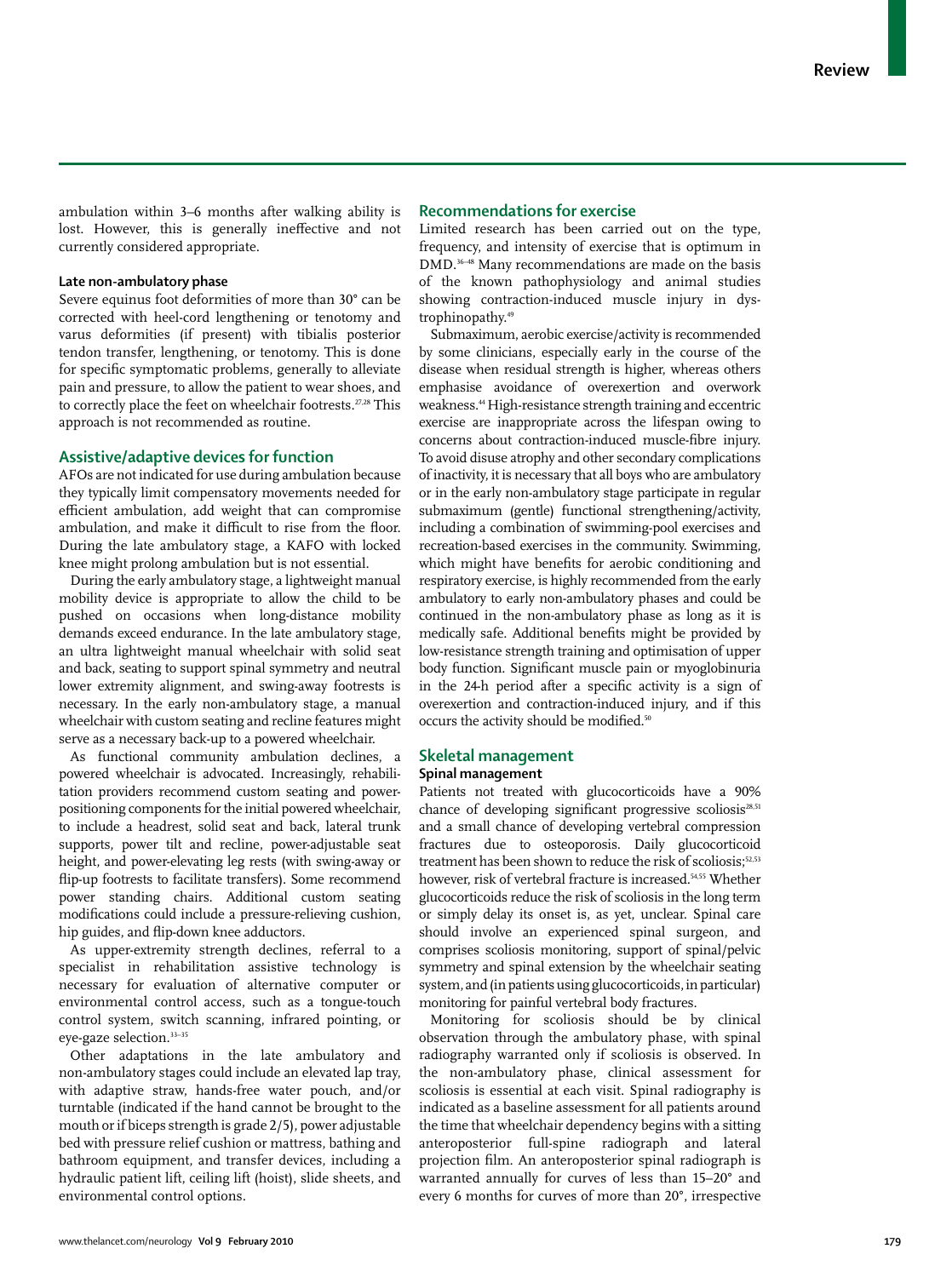of glucocorticoid treatment, up to skeletal maturity. Gaps of more than a year between radiographs increase the risk of missing a worsening of scoliosis. After skeletal maturity, decisions about radiographs again relate to clinical assessment.

Spinal fusion is done to straighten the spine, prevent further worsening of deformity, eliminate pain due to vertebral fracture with osteoporosis, and slow the rate of respiratory decline.28,56 Anterior spinal fusion is inappropriate in DMD. Posterior spinal fusion is warranted only in non-ambulatory patients who have spinal curvature of more than 20°, are not on glucocorticoids, and have yet to reach skeletal maturity.<sup>28,57,58</sup> In patients on glucocorticoids, surgery might also be warranted if curve progression continues and is associated with vertebral fractures and pain after optimisation of medical therapy to strengthen the bones, irrespective of skeletal maturation.

When deciding the extent of surgical stabilisation for scoliosis, if there is pelvic obliquity of more than 15°, it is necessary to perform correction and stabilisation with



#### *Figure 1:* **Bone-health management**

Information provided in this figure was not derived from RAND Corporation-University of California Los Angeles Appropriateness Method data and was produced solely using expert discussion. DEXA=dual-energy x-ray absorptiometry. PTH=parathyroid hormone. \*All imaging assessments should be done at a facility capable of performing and interpreting age-appropriate studies. †A DEXA scan is a better measure than plain film radiographs for detection of osteopenia or osteoporosis. DEXA scans, to assess bone mineral content or body composition, need to be interpreted as a *Z* score for children and a *T* score for adults (compared with age-matched and sex-matched controls). ‡Spine radiographs (posterior/anterior and lateral views) are used for the assessment of scoliosis, bone pain, and compression fractures. It is preferable to obtain them in the standing position, especially if bone pain is the presenting symptom. Useful information can still be obtained in the sitting position for the non-weight-bearing patient. §Bone-age measurements should be done in patients with growth failure (height for age <5% percentile or if linear growth is faltering). If abnormal (>2 SD below the mean), a referral needs to be made to a paediatric endocrinologist.

bone fusion from the upper thoracic region to the sacrum.<sup>59,60</sup> If there is no pelvic obliquity, these recommendations can also be used, but fusion to the fifth lumbar vertebra is also effective. Use of a thoraco–lumbar–sacral orthosis is inappropriate if surgery is to be done, but it can be considered for patients unable to undergo spinal fusion.

#### **Bone-health management**

Bone health is an important part of the lifelong care of patients with DMD. Two previous consensus statements have been published.<sup>61,62</sup> Figure 1 outlines the risk factors, possible assessments, and treatment strategies for patients who have DMD. Awareness of potential problems and means to assess these problems and interventions are important, preferably in conjunction with local specialists in bone health and endocrine assessment. This is an area in which further research is needed to establish parameters for best practice.

#### **Fracture management**

Fractures are common in DMD and an increased frequency of fractures has been observed with glucocorticoid treatment.63 Taking into account the guidelines for safe anaesthesia in DMD, internal fixation is warranted for severe lower-limb fractures in ambulatory patients to allow prompt rehabilitation and the greatest possible chance of maintaining ambulation. In the non-ambulatory patient, the requirement for internal fixation is less acute. Splinting or casting of a fracture is necessary for the non-ambulatory patient, and is appropriate in an ambulatory patient if it is the fastest and safest way to promote healing and does not compromise ambulation during healing.

#### **Respiratory management**

The aim of respiratory care is to allow timely prevention and management of complications. A structured, proactive approach to respiratory management that includes use of assisted cough and nocturnal ventilation has been shown to prolong survival.<sup>64-66</sup> Patients with DMD are at risk of respiratory complications as their condition deteriorates due to progressive loss of respiratory muscle strength. These complications include ineffective cough, $67-75$ nocturnal hypoventilation, sleep disordered breathing, and ultimately daytime respiratory failure.<sup>76-84</sup>

Guidelines for respiratory management in DMD have already been published.<sup>85</sup> The care team must include a physician and therapist with skill in the initiation and management of non-invasive ventilation and associated interfaces,<sup>36,86-91</sup> lung-volume recruitment techniques,<sup>92-94</sup> and manual and mechanically assisted cough.<sup>95-102</sup> Assessments and interventions will need to be re-evaluated as the condition changes (figures 2 and 3, panel 1). In the ambulatory stage, minimum assessment of pulmonary function (such as measurement of forced vital capacity at least annually) allows familiarity with the equipment and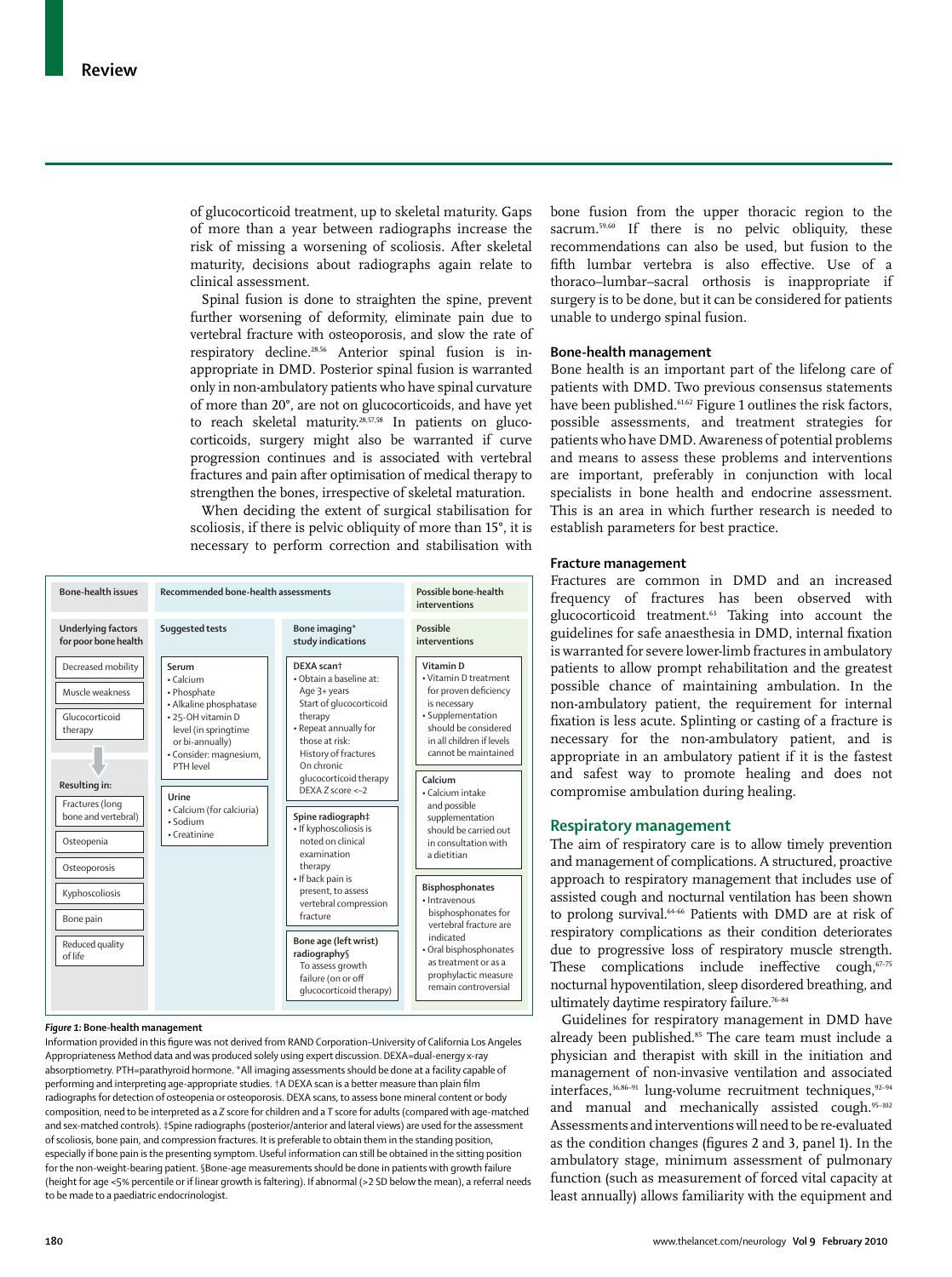the team can assess the maximum respiratory function achieved. The main need for pulmonary care is in the period after the loss of independent ambulation. The pulmonary section of figure 2 in part 1 of this Review links these assessments and interventions to the various stages of disease, and comprises a respiratory action plan that should be enacted with increasing disease severity.<sup>1</sup> Although the expert panel recognises that assisted ventilation via tracheostomy can prolong survival, the schema is intended to advocate strongly for the use of non-invasive modes of assisted ventilation. Particular attention to respiratory status is required around the time of planned surgery (see below).

Immunisation with 23-valent pneumococcal polysaccharide vaccine is indicated for patients aged 2 years and older. Annual immunisation with trivalent inactivated influenza vaccine is indicated for patients 6 months of age and older. Neither the pneumococcal vaccine nor the influenza vaccine are live vaccines, so can be administered to patients treated with glucocorticoids, but the immune response to vaccination might be diminished. Up-to-date and detailed information on immunisation indications, contraindications, and schedules can be obtained from various sources, including the American Academy of Pediatrics and the US Centers for Disease Control and Prevention (CDC).

During an established infection, in addition to use of manually and mechanically assisted cough, antibiotics are necessary, irrespective of oxygen saturation if positive evidence of an infection is established on culture, and irrespective of culture results if pulse oximetry remains below 95% in room air. Supplemental oxygen therapy should be used with caution because oxygen therapy can apparently improve hypoxaemia while masking the underlying cause, such as atelectasis or hypoventilation. Oxygen therapy might impair central respiratory drive and exacerbate hypercapnia.91,95,103 If a patient has hypoxaemia due to hypoventilation, retained respiratory secretions, and/or atelectasis, then manual and mechanically assisted cough and non-invasive ventilatory support are necessary.<sup>66</sup> Substitution of these methods by oxygen therapy is dangerous.<sup>66</sup>

#### **Cardiac management**

Cardiac disease in DMD manifests most often as a cardiomyopathy and/or cardiac arrhythmia.104–106 The myocardium at autopsy displays areas of myocyte hypertrophy, atrophy, and fibrosis.<sup>107</sup> Progressive cardiomyopathy is currently a major source of morbidity and mortality in DMD and Becker muscular dystrophy, particularly since advances have been made in the treatment of the muscle disease and pulmonary function.65,85,89,108 The natural history of cardiac disease in DMD requires further study, especially to define its onset more precisely with newer imaging technologies; however, there is clearly disease in the myocardium long before the onset of clinical symptoms.104,109–112



*Figure 2:* **Respiratory assessment (in the clinic) of patients with Duchenne muscular dystrophy**  FVC=forced vital capacity. \*Also measure end-tidal CO2 any time that a patient with an FVC of <50% predicted has a respiratory infection.



*Figure 3:* **Respiratory assessment (at home) of patients with Duchenne muscular dystrophy**

ETCO<sub>2</sub>=end-tidal CO<sub>2</sub>. FVC=forced vital capacity. SpO<sub>2</sub>=pulse oximetry. \*All specified threshold values of peak cough flow and maximum expiratory pressure apply to older teenage and adult patients. †Signs/symptoms of hypoventilation include fatigue, dyspnoea, morning or continuous headaches,  $s$ leep dysfunction (frequent nocturnal awakenings [>3], difficult arousal), hypersomnolence, awakenings with dyspnoea and tachycardia, difficulty with concentration, frequent nightmares. ‡Dual-channel oximetry-capnography in the home is strongly recommended, but other recommended methods include home oximetry during sleep and polysomnography, the method of choice being determined by local availability, expertise, and clinician preference.

**Pediatrics** see http:// aapredbook.aappublications.org/ For the **CDC's information on infl uenza** see http://www.cdc. gov/flu/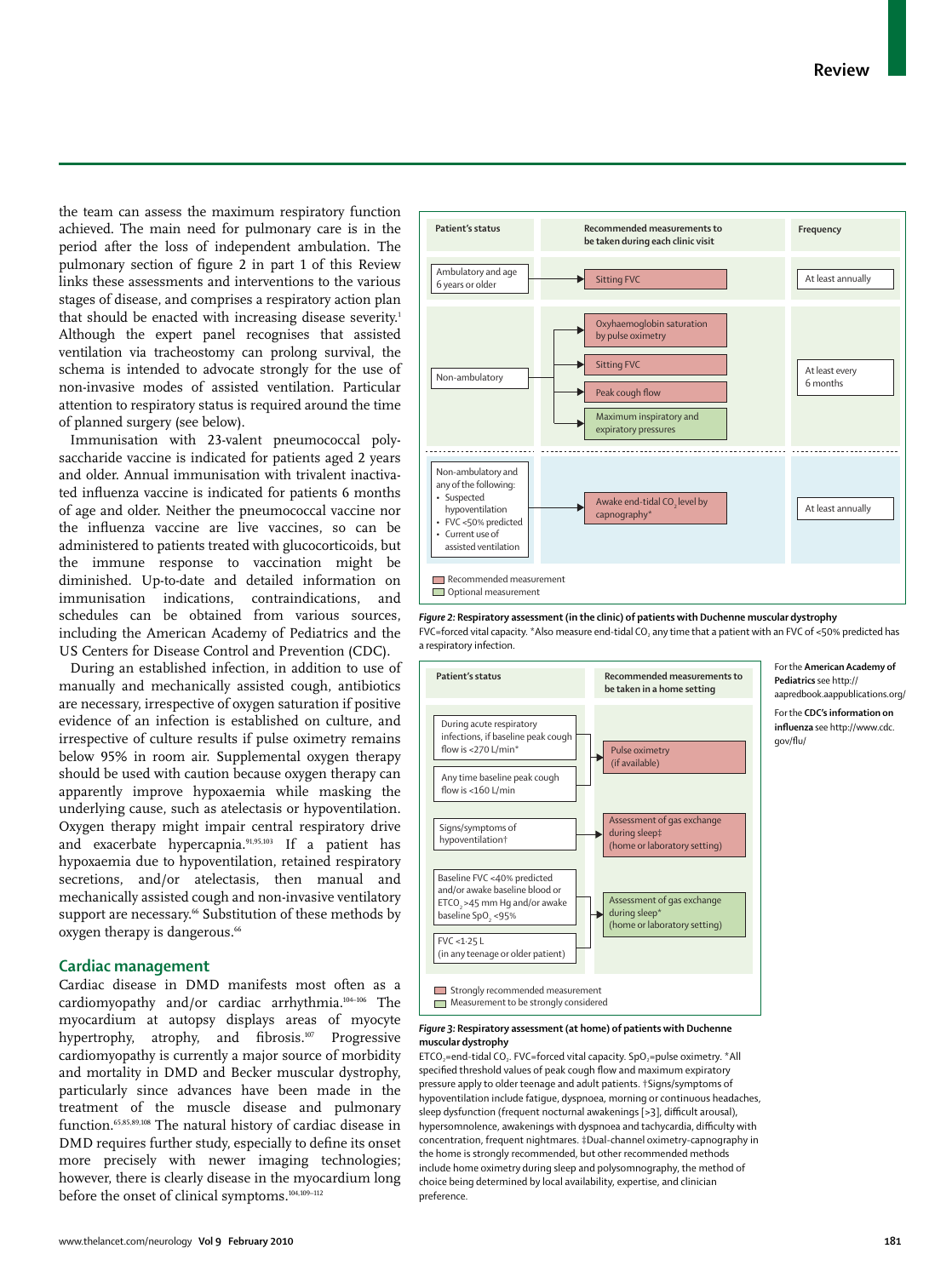#### *Panel 1:* **Respiratory interventions indicated in patients with Duchenne muscular dystrophy**

#### Step 1: volume recruitment/deep lung inflation technique

Volume recruitment/deep lung inflation technique (by self-inflating manual ventilation bag or mechanical insufflation-exsufflation) when FVC <40% predicted

# **Step 2: manual and mechanically assisted cough techniques**

Necessary when:

- Respiratory infection present and baseline peak cough flow <270 L/min\*
- Baseline peak cough flow <160 L/min or maximum expiratory pressure <40 cm water
- Baseline FVC <40% predicted or <1·25 L in older teenager/adult

#### **Step 3: nocturnal ventilation**

Nocturnal ventilation† is indicated in patients who have any of the following:

- Signs or symptoms of hypoventilation (patients with FVC <30% predicted are at especially high risk)
- A baseline SpO<sub>2</sub> < 95% and/or blood or end-tidal CO<sub>2</sub> > 45 mm Hg while awake
- An apnoea–hypopnoea index >10 per hour on polysomnography or four or more episodes of SpO<sub>2</sub> <92% or drops in SpO<sub>2</sub> of at least 4% per hour of sleep
- Optimally, use of lung volume recruitment and assisted cough techniques should always precede initiation of non-invasive ventilation

# **Step 4: daytime ventilation**

- In patients already using nocturnally assisted ventilation, daytime ventilation‡ is indicated for:
- Self extension of nocturnal ventilation into waking hours
- Abnormal deglutition due to dyspnoea, which is relieved by ventilatory assistance
- Inability to speak a full sentence without breathlessness, and/or
- Symptoms of hypoventilation with baseline SpO<sub>2</sub> <95% and/or blood or end-tidal CO<sub>2</sub> >45 mm Hg while awake
- Continuous non-invasive assisted ventilation (with mechanically assisted cough) can facilitate endotracheal extubation for patients who were intubated during acute illness or during anaesthesia, followed by weaning to nocturnal non-invasive assisted ventilation, if applicable

#### **Step 5: tracheostomy**

Indications for tracheostomy include:

- Patient and clinician preference§
- Patient cannot successfully use non-invasive ventilation
- Inability of the local medical infrastructure to support non-invasive ventilation
- Three failures to achieve extubation during critical illness despite optimum use of non-invasive ventilation and mechanically assisted cough
- The failure of non-invasive methods of cough assistance to prevent aspiration of secretions into the lung and drops in oxygen saturation below 95% or the patient's baseline, necessitating frequent direct tracheal suctioning via tracheostomy

FVC=forced vital capacity. SpO<sub>2</sub>=pulse oximetry. \*All specified threshold values of peak cough flow and maximum expiratory pressure apply to older teenage and adult patients. †Recommended for nocturnal use: non-invasive ventilation with pressure cycled bi-level devices or volume cycled ventilators or combination volume-pressure ventilators. In bi-level or pressure support modes of ventilation, add a back-up rate of breathing. Recommended interfaces include a nasal mask or a nasal pillow. Other interfaces can be used and each has its own potential benefits. ‡Recommended for day use: non-invasive ventilation with portable volume cycled or volume-pressure ventilators; bi-level devices are an alternative. A mouthpiece interface is strongly recommended during day use of portable volume-cycled or volume-pressure ventilators, but other ventilator-interface combinations can be used depending on clinician preference and patient comfort. §However, the panel advocates the long-term use of non-invasive ventilation up to and including 24 h/day in eligible patients.

> In the traditional reactive approach, failure to see a cardiac specialist until late in the disease, after clinical manifestations of cardiac dysfunction are evident, have led to late treatment and poor outcomes.104 Clinical

manifestations of heart failure (fatigue, weight loss, vomiting, abdominal pain, sleep disturbance, and inability to tolerate daily activities) are often unrecognised until very late owing to musculoskeletal limitations.<sup>104</sup>

Two overlapping sets of published guidelines on the cardiac care of patients who have DMD are currently available.104,113 The care team should include a cardiac specialist who should be involved with the patient and family after confirmation of the diagnosis, not only to manage cardiomyopathy, but also to initiate a relationship to ensure long-term cardiovascular health.

Baseline assessment of cardiac function should be done at diagnosis or by the age of 6 years, especially if this can be done without sedation. Clinical judgment should be used for patients under the age of 6 years who require sedation. The recommendation to initiate echocardiographic screening at the time of diagnosis or by the age of 6 years was judged necessary, even though the incidence of echocardiographic abnormalities is low in children aged less than 8–10 years. However, there are cases in which abnormalities do exist, which can affect clinical decision making, including decisions about the initiation of corticosteroids and planning for any anaesthesia.114 A baseline echocardiogram obtained at this age also allows for screening for anatomical abnormalities (eg, atrial or ventricular septal defects, patent ductus arteriosus), which might affect long-term cardiovascular function.

Minimum assessment should include, although is not limited to, an electrocardiogram and a non-invasive cardiac imaging study (ie, echocardiogram). Assessment of cardiac function should occur at least once every 2 years until the age of 10 years. Annual complete cardiac assessments should begin at the age of 10 years or at the onset of cardiac signs and symptoms if they occur earlier. Abnormalities of ventricular function on non-invasive cardiac imaging studies warrant increased surveillance (at least every 6 months) and should prompt initiation of pharmacological therapy, irrespective of the age at which they are detected.<sup>104,113</sup>

Consideration should be given to the use of angiotensin-converting-enzyme inhibitors as first-line therapy. β blockers and diuretics are also appropriate, and published guidelines should be followed for the management of heart failure.<sup>104,113,115-118</sup> Recent evidence from clinical trials supports the treatment of cardiomyopathy associated with DMD before signs of abnormal functioning. Further studies are awaited to allow firm recommendations to be made.<sup>108,119-123</sup>

Signs or symptoms of abnormalities of cardiac rhythm should be promptly investigated with Holter or event monitor recording and should be treated.124–127 Sinus tachycardia is common in DMD, but is also noted in systolic dysfunction. New-onset sinus tachycardia in the absence of a clear cause should prompt assessment, including that of left-ventricular function.

Individuals on glucocorticoids need additional monitoring from the cardiovascular perspective, particularly for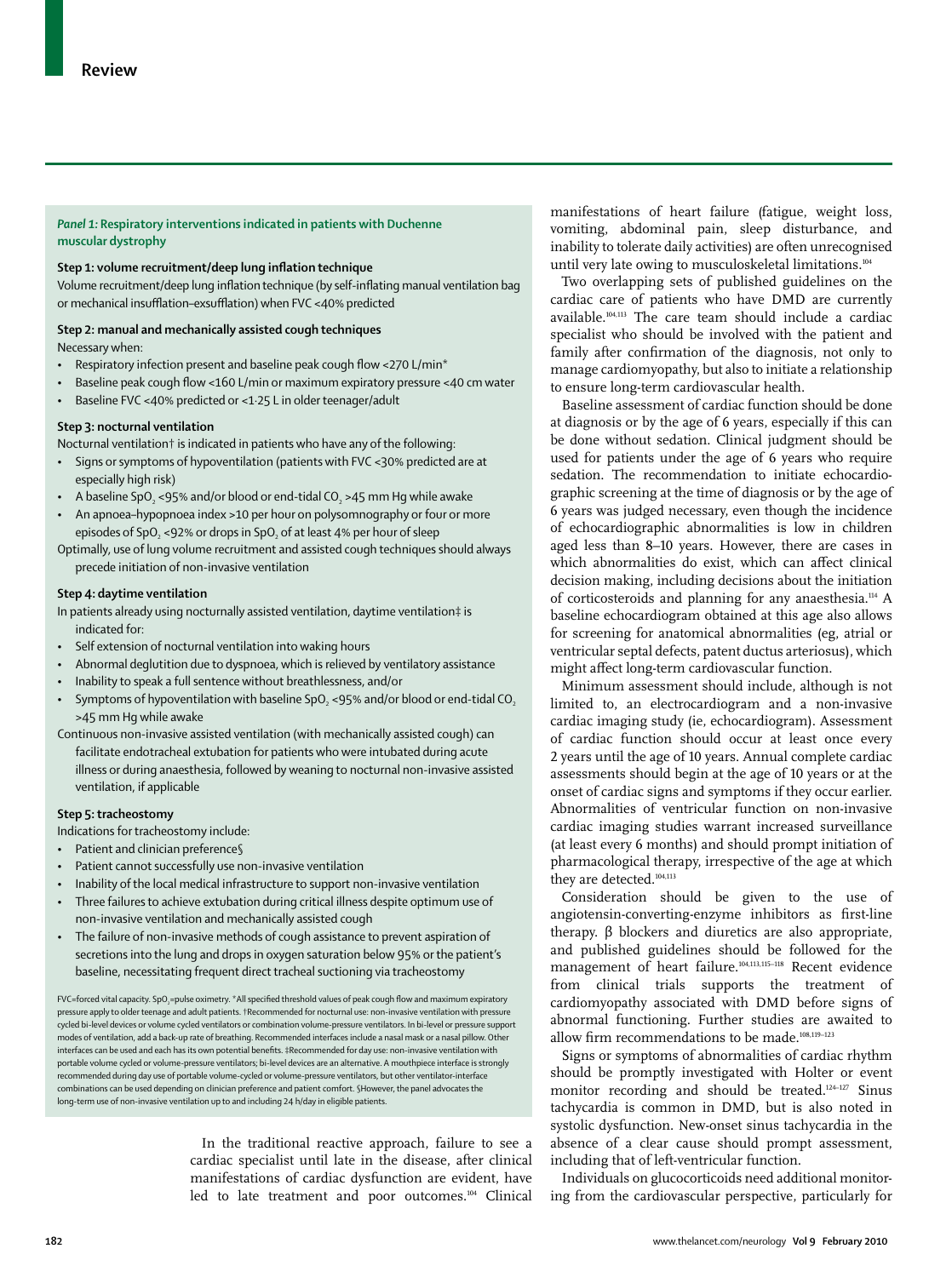hypertension, which might necessitate adjustment in the glucocorticoid dose (table 2 in part 1 of this Review).<sup>1</sup> Systemic arterial hypertension should be treated.

Prevention of systemic thromboembolic events by anticoagulation therapy can be considered in severe cardiac dysfunction, but is inappropriate in earlier cardiac dysfunction. The usefulness of an internal cardiac defibrillator has not been established and needs further research.

Because of the morbidity and mortality associated with cardiomyopathy, additional research is clearly needed, not only to define the natural history of the disease process, but also to establish treatments specific for the dystrophin-deficient myocardium. Further studies of pharmacological approaches aimed at early intervention are needed to delay the underlying disease process. With generally improved fitness of patients who have DMD, the option of cardiac transplant might need to be addressed in the future.

# **Nutritional, swallowing, gastrointestinal, and speech and language management**

Patients might be at risk of both undernutrition/ malnutrition and being overweight/obese at different ages and under different circumstances, in addition to deficiencies in calorie, protein, vitamin, mineral, and fluid intake. In later stages, pharyngeal weakness leads to dysphagia, further accentuating nutritional issues and gradual loss of respiratory muscle strength, combined with poor oral intake, and can result in severe weight loss and the need to consider tube feeding. Constipation might also be seen, typically in older patients and after surgery. With increasing survival, other complications are being reported, including gastric and intestinal dilatation related to air swallowing due to ventilator use, or more rarely to delayed gastric emptying and ileus. As the condition progresses, access to a dietitian or nutritionist, a swallowing/speech and language therapist, and a gastroenterologist is needed for the following reasons: (1) to guide the patient to maintain good nutritional status to prevent both undernutrition/ malnutrition and being overweight/obese, and to provide a well-balanced, nutrient-complete diet (adding tube feeding, if necessary); (2) to monitor and treat swallowing problems (dysphagia) to prevent aspiration and weight loss, and to assess and treat delayed speech and language problems; and (3) to treat the common problems of constipation and gastro-oesophageal reflux with both medication and non-medication therapies.

#### **Nutritional management**

Maintaining good nutritional status, defined as weight for age or body-mass index for age from the 10th to 85th percentiles on national percentile charts, is essential. Poor nutrition can potentially have a negative effect on almost every organ system. Anticipatory guidance and prevention of undernutrition/malnutrition and being overweight/obese should be goals from diagnosis throughout life. The monitoring and triggers for referral to an expert dietitian/nutritionist in DMD are described in panel 2.128–132 Diet should be assessed for energy, protein, fluid, calcium, vitamin D, and other nutrients. We recommend that each patient should receive a daily multivitamin supplement with vitamin D and minerals. If this is not general practice, a computer nutrient analysis of the patient's diet can provide evidence for the possible need for specific foods or nutrient supplements. If there is a suspicion of undernutrition/malnutrition and poor intake, serum vitamin concentrations can be obtained and supplements could be recommended. Nutritional recommendations with regard to bone health are shown in figure 1.

#### **Swallowing management**

Clinical swallowing examination is indicated if there is unintentional weight loss of 10% or more or a decline in the expected age-related weight gain. Prolonged meal times (>30 min) or meal times accompanied by fatigue, excessive spilling, drooling, pocketing, or any other clinical indicators of dysphagia make referral necessary, as do persistent coughing, choking, gagging, or wet vocal quality during eating or drinking.133 An episode of aspiration pneumonia, unexplained decline in pulmonary function, or fever of unknown origin might be signs of unsafe swallowing, necessitating assessment. There might be contributory factors for weight loss due to complications in other systems, such as cardiac or respiratory compromise.

A videofluoroscopic study of swallowing (also referred to as a modified barium swallow) is necessary for patients with clinical indicators of possible aspiration and pharyngeal dysmotility.134 Swallowing interventions and compensatory strategies are appropriate for patients with dysphagia. These should be delivered by a speech and language pathologist, with training and expertise in the treatment of oral-pharyngeal dysphagia, who can assess the likely appropriateness of interventions and deliver an individualised dysphagia treatment plan with the aim of preserving optimum swallowing function.

As the disease progresses, most patients begin to experience increasing difficulty with chewing and subsequently exhibit pharyngeal-phase swallowing deficits in young adulthood.<sup>135-140</sup> The onset of dysphagia symptoms can be gradual and the impact of oral-pharyngeal dysphagia might be under-recognised and under-reported by patients.<sup>140</sup> This leads to risk of complications, such as aspiration and inability to take in enough fluids and food energy to maintain weight.<sup>135-139</sup> Weight problems can also be due to an inability to meet the increased effort of breathing.<sup>135-139</sup>

When it is no longer possible to maintain weight and hydration by oral means, gastric-tube placement should be offered. Discussions between other specialists and the family should involve explanations of the potential risks

For the **US national percentile charts** see http://www.cdc.gov/ growthcharts/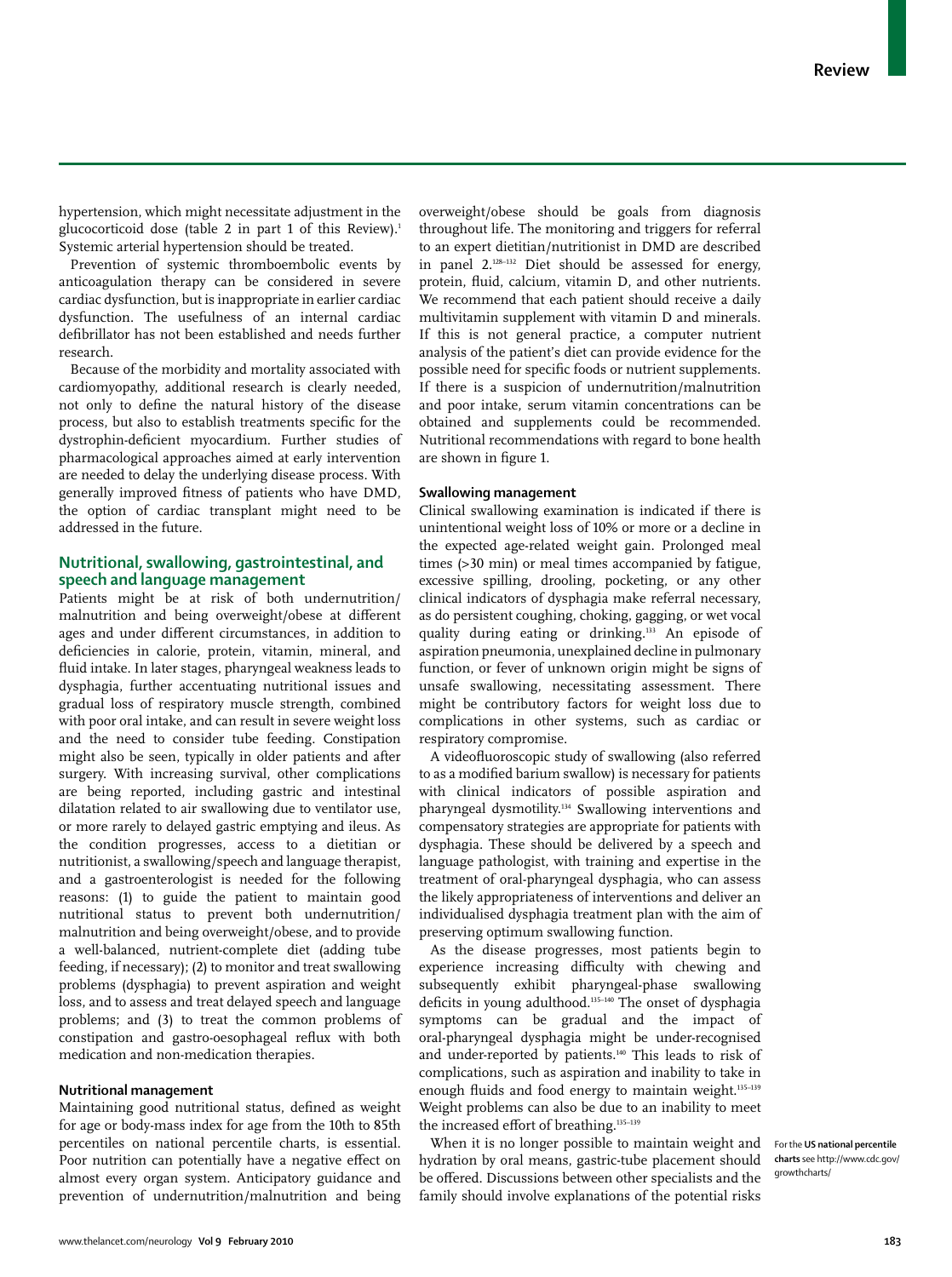#### *Panel 2:* **Improving underweight and overweight status**

# **Monitor regularly for:**

- Weight\*
- Linear height in ambulatory patients (measured every 6 months)
- Arm span/segmental length in non-ambulatory patients†

#### **Refer for a nutritional/dietetic assessment:**

- At diagnosis
- At initiation of glucocorticoids
- If the patient is underweight (<10th age percentile)‡
- If the patient is at risk of becoming overweight (85–95th age percentile)‡
- If the patient is overweight (>95th age percentile)‡
- If there has been unintentional weight loss or gain
- If there has been poor weight gain
- If major surgery is planned
- If the patient is chronically constipated
- If dysphagia is present

National guidelines and recommendations for diets for underweight and overweight individuals can be found in Kleinman, $128$  and are often available from charities/ associations for cardiac disorders and diabetes. \*In non-ambulatory patients, wheelchair weight should be obtained first, then patient and wheelchair weight, or caregiver weight should be obtained first, then the weight of the patient held by the caregiver. †If the patient has scoliosis, the arm span should be measured if possible. ‡Overweight/underweight status should be judged on the basis of local body-mass index percentiles (weight for age is a possible alternative if height is unavailable). Body composition is altered in Duchenne muscular dystrophy (DMD) owing to the relatively low lean body mass seen in DMD with a relatively higher fat body mass.<sup>129</sup>

and benefits of the procedure. A gastrostomy can be placed endoscopically or via open surgery, taking into account anaesthetic and ethical considerations and family and personal preference.<sup>141</sup>

#### **Gastrointestinal management**

Constipation and gastro-oesophageal reflux are the two most common gastrointestinal conditions seen in children with DMD in clinical practice.<sup>133,142,143</sup> Stool softeners, laxatives, and stimulants are necessary if the patient has acute constipation or faecal impaction, and use of enemas might be needed occasionally. Daily use of laxatives, such as milk of magnesia, lactulose, or polyethylene glycol, is necessary if symptoms persist. In the case of persistent constipation, adequacy of free fluid intake should be determined and addressed. In cases of faecal impaction, manual/digital disimpaction under sedation or general anaesthesia is of uncertain benefit. Enemas, stimulant laxatives, such as dulcolax and senna, and stool softeners can be tried before considering manual disimpaction. Milk and molasses enemas are not recommended for paediatric patients. Supplementation with dietary fibre for chronic or severe constipation might worsen symptoms, particularly if fluid intake is not increased.

Gastro-oesophageal reflux is typically treated with proton-pump inhibitors or H2 receptor antagonists, with prokinetics, sucralfate, and neutralising antacids as adjunctive therapies. Common practice is to prescribe acid blockers in children on corticosteroid therapy or oral bisphosphonates to avoid complications such as gastritis and to prevent reflux oesophagitis. It is necessary to recommend nutritional interventions for a patient who has symptoms suggestive of reflux.

#### **Speech and language management**

Delayed acquisition of early language milestones is common in boys who have DMD, with differences in language acquisition and language-skill deficits persisting throughout childhood.144 Referral to a speech and language pathologist for assessment and treatment is necessary on suspicion of difficulties with speech acquisition or with continuing deficits in language comprehension or oral expression. Oral motor exercises and articulation therapy are necessary for young boys with DMD with hypotonia and in older patients who have deteriorating oral muscle strength and/or impaired speech intelligibility. For older patients, compensatory strategies, voice exercises, and speech amplifications are appropriate if intelligibility deteriorates due to problems with respiratory support for speech and vocal intensity. Voice output communication aid assessment could be appropriate at all ages if speech output is limited.

#### **Pain management**

Pain of varying intensity occurs in DMD.<sup>145,146</sup> Effective pain management requires accurate determination of the cause. Interventions to address pain include physical therapy, postural correction, appropriate and individualised orthoses, wheelchair and bed enhancements, and pharmacological approaches (eg, muscle relaxants and anti-inflammatory medications). Pharmacological interventions must take into account possible interactions with other medications (eg, steroids and non-steroidal anti-inflammatory drugs) and their side-effects, particularly those that might negatively affect cardiac or respiratory function. Rarely, orthopaedic intervention might be indicated for intractable pain that is amenable to surgery. Back pain, particularly in the context of glucocorticoid treatment, is an indication that a careful search for vertebral fractures is needed; such fractures respond well to bisphosphonate treatment and/or calcitonin.<sup>147,148</sup> Research on effective pain interventions across the lifespan of individuals with DMD is warranted.146,149,150

# **Surgical considerations**

Various situations, related (muscle biopsy, joint contracture surgery, spinal surgery, and gastrostomy) and unrelated (intercurrent acute surgical events) to DMD, might require the use of general anaesthesia. There are several condition-specific issues that need to be taken into account for the planning of safe surgery. Surgery in a patient who has DMD should be done in a full-service hospital that has experience of patients with DMD. In addition, as with any situation in which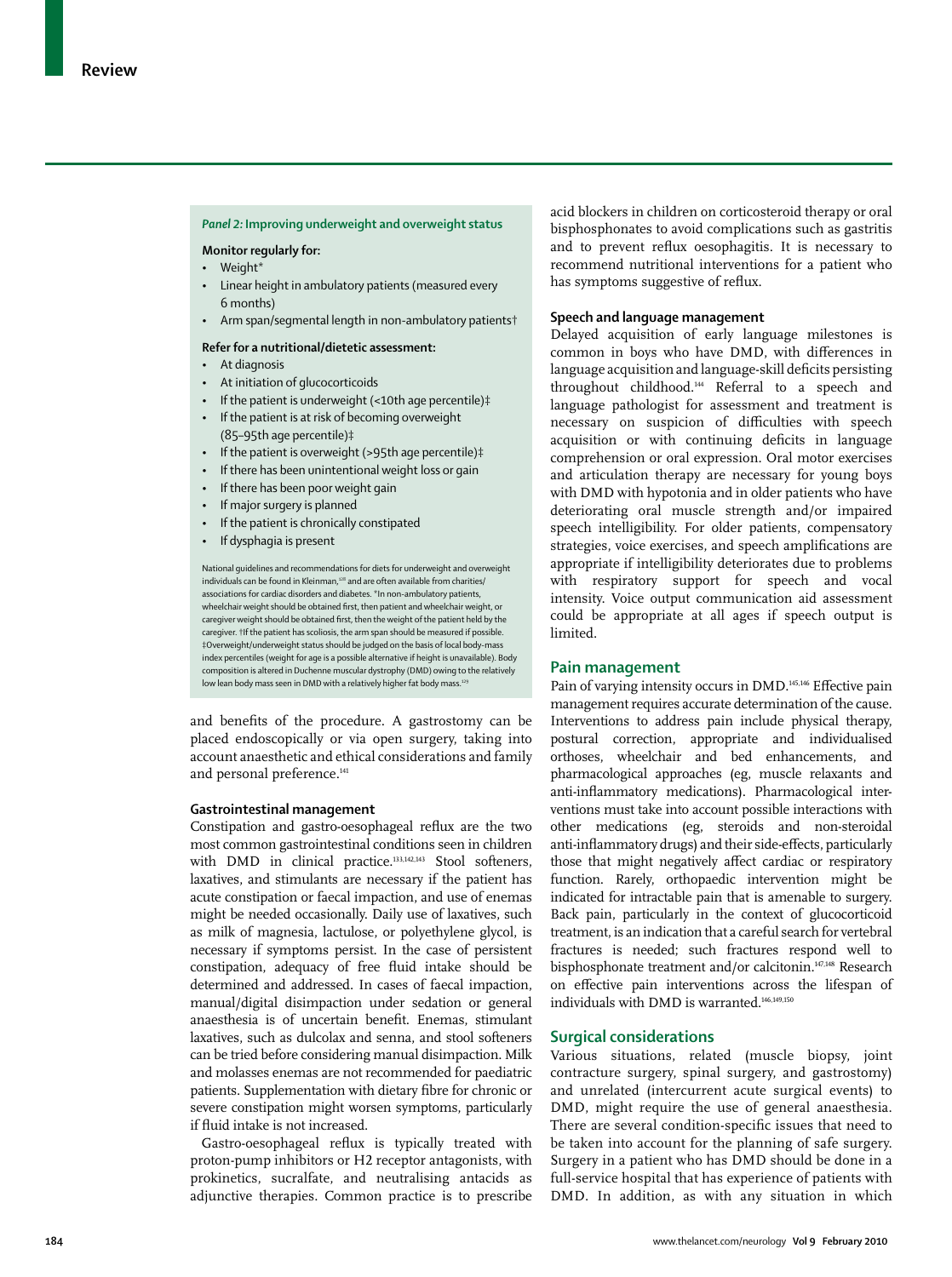patients are on chronic corticosteroid treatment, consideration needs to be given to steroid cover over the period of surgery.<sup>151</sup>

# **Anaesthetic agents**

The exclusive use of a total intravenous anaesthetic technique is strongly recommended owing to the risk of malignant hyperthermia-like reactions and rhabdomyolysis with exposure to inhalational anaesthetic agents, such as<br>halothane and isoflurane.<sup>152,153</sup> Depolarising muscle halothane and isoflurane.<sup>152,153</sup> relaxants, such as suxamethonium chloride, are absolutely contraindicated owing to the risk of fatal reactions.152,153

#### **Blood loss**

To minimise blood loss and its effects intraoperatively in major surgeries, such as spinal fusion, it is necessary to use mildly hypotensive anaesthetics, crystalloid bone allograft, and cell-saver technology. Other interventions, such as the use of aminocaproic acid or tranexamic acid to diminish intraoperative bleeding, can be considered.<sup>154</sup> Postoperative anticoagulation with heparin and/or aspirin is inappropriate. Use of compression stockings or sequential compression for prevention of deep-vein thrombosis might be indicated.

#### **Cardiac considerations**

An echocardiogram and electrocardiogram should be done before general anaesthesia. They should also be done if the patient is undergoing conscious sedation or regional anaesthesia if the last investigation was more than 1 year previously or if there had been an abnormal echocardiogram in the preceding 7–12 months. For local anaesthesia, an echocardiogram should be done if an abnormal result had been obtained previously.

#### **Respiratory considerations**

Respiratory interventions are intended to provide adequate respiratory support during induction of, maintenance of, and recovery from procedural sedation or general anaesthesia. In particular, they are designed to reduce the risk of post-procedure endotracheal extubation failure, postoperative atelectasis, and pneumonia.<sup>153</sup> These goals can be achieved by providing non-invasively assisted ventilation and assisted cough after surgery for patients with significant respiratory-muscle weakness, as indicated by sub-threshold preoperative pulmonary function test results.

Preoperative training in and postoperative use of manual and assisted cough techniques are necessary for patients whose baseline peak cough flow is below 270 L/min or whose baseline maximum expiratory pressure is below 60 cm water (these threshold levels of peak cough flow and maximum expiratory pressure apply to older teenage and adult patients).<sup>155</sup> Preoperative training in and postoperative use of non-invasive ventilation is strongly recommended for patients with a baseline forced vital capacity of below 50% predicted and necessary with a forced vital capacity of below 30% predicted.155 Incentive spirometry is not indicated owing to potential lack of efficacy in patients with respiratorymuscle weakness and the availability of preferred  $a$ lternatives, such as mechanical insufflation–exsufflation. After careful consideration of the risks and benefits, patients with significant respiratory-muscle weakness might be eligible for surgery, albeit with increased risk, if these patients are highly skilled preoperatively in the use of non-invasive ventilation and assisted cough.<sup>156,157</sup>

#### **Emergency-care considerations**

Because of the involvement of different systems in DMD, many factors must be taken into account on presentation of a patient to an emergency room. From the outset, the diagnosis, current medication, respiratory status, cardiac status, and associated medical disorders should be made clear to the emergency-room staff. Because many health professionals are not aware of the potential management strategies available for DMD, the current life expectancy and expected good quality of life should also be explained to reduce the risk of therapeutic nihilism in acute care. Chronic glucocorticoid use (if relevant) needs to be made clear, with its concomitant risk of reduced stress response, masking of infection, and possible gastric ulceration. Risk of respiratory failure supervening during an intercurrent infection is high in those with borderline respiratory function. Use of opiates and other sedating medication is essential, as is the use of oxygen without ventilation owing to the risk of hypercapnia. If nocturnal ventilation is already being used, then access to the ventilator is essential during any acute event or intervention. For patients who are already using ventilation, the team involved in the respiratory care of the patient should be contacted as soon as possible. Awareness of the risk of arrhythmias and cardiomyopathy is important. Anaesthetic issues, as previously discussed, need to be taken into account at all times if surgery or sedation is needed.

#### **Conclusions**

This Review is the result of the first international collaboration of a uniquely broad group of experts in DMD management to develop comprehensive care recommendations. This effort was supported by a rigorous method—the RAND Corporation–University of California Los Angeles Appropriateness Method<sup>2</sup>—which expands the consensus-building process, not only to establish the parameters for optimum care, but also to identify areas of uncertainty in which further work is needed.

A model of care emerged during the process of evaluating assessments and interventions for DMD that emphasises the importance of multidisciplinary care for patients with DMD. For example, the input of physiotherapy, rehabilitation and orthopaedic management of contractures (where necessary) has to be taken as a whole, together with the impact of the use of corticosteroids, which in most boys has a significant effect on muscle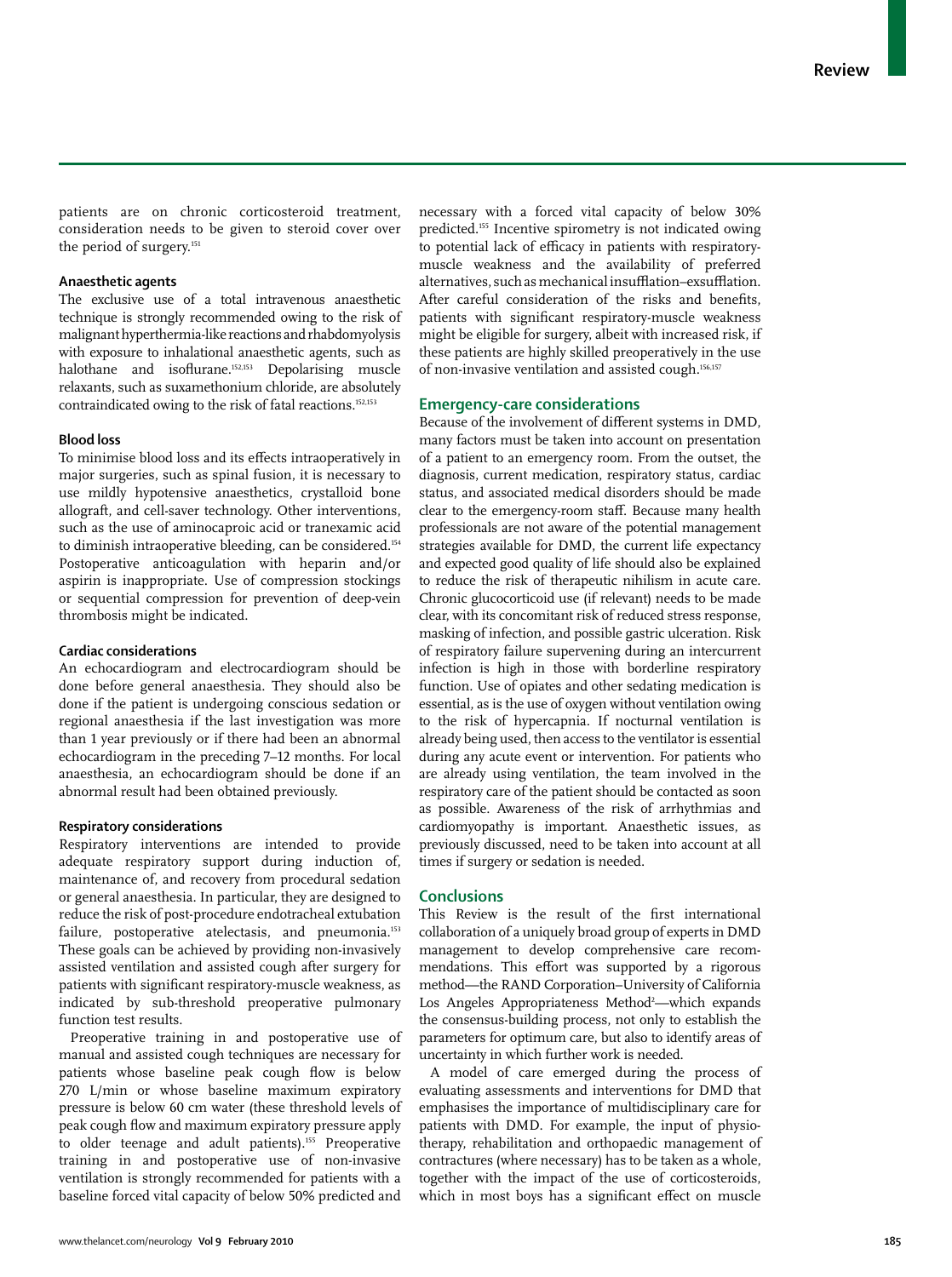# **Search strategy and selection criteria**

Peer-reviewed literature was searched using the key search terms of "Duchenne" or "muscular dystrophy", or both, paired with one of 410 other search terms related to a comprehensive list of assessment tools and interventions used in DMD management. The full list of search terms is available on request. The databases used included Medline, Embase, Web of Science, and the Cochrane Library. Initial inclusion criteria consisted of available abstracts of human studies published in English between 1986 and 2006. Each working group also incorporated major articles from its discipline published before 1986 and from 2007 to mid-2009 in the process of discussions, final assessments, and write-up of recommendations.

strength and function. In this context, the various specialty reports are presented in this second part of the Review.

Clearly staged assessments and interventions have been described to address the cardiac and respiratory complications that are common in DMD and provide the framework for the safe management of these complications. Respiratory interventions, in particular the institution of nocturnal ventilation, have had a major effect on survival in DMD,<sup>65,66</sup> and early indications are that prompt recognition and treatment of deterioration in cardiac status will also have a significant impact.<sup>119,121</sup> Further trials are awaited to determine the optimum timing to start cardioactive treatment. In the meantime, the recommendations presented here are consistent with previously published guidelines,<sup>113,115</sup> and most importantly reinforce the need for active engagement with a cardiologist at every stage of the condition.

In other areas, including management of complications of the gastrointestinal tract, less work had been done previously, but we conclude that proactive management in this area is important. An increasing awareness of the possibility of gastrointestinal complications in DMD is needed; this area has been relatively poorly studied until now and will merit further investigation in emerging adult populations with DMD to delineate the burden of disease in these patients and its optimum management.

We are in an unprecedented era of hope for therapies for DMD based on the underlying molecular basis of the disease. In the meantime, these care recommendations have been developed with the support of and input from stakeholders in the DMD community to be used as the current and future benchmark for anticipatory planning, appropriate surveillance, and interventions in all areas of this complex disease. It is hoped that they will provide a catalyst to improve care for patients with DMD worldwide.

#### **Contributors**

All authors provided intellectual expertise in the study design, generation and interpretation of data, writing of the Review, and the decision to publish. KB, aided by RF, drafted and edited the Review, and approved the final version. DJB, LEC, LC, SP, and CC were involved in the literature search.

#### **Conflicts of interest**

KB is a consultant for Acceleron, AVI, Debiopharm, Prosensa, and Santhera. LEC has received honoraria from Genzyme Corporation, has participated in research supported by Genzyme Corporation, PTC Therapeutics, the Leal Foundation, and Families of Spinal Muscular Atrophy, has been awarded grant support from the National Skeletal Muscle Research Center, and is a member of the Pompe Registry Board of Advisors. All other authors have no conflicts of interest.

#### **Acknowledgments**

We thank P Eubanks, A Kenneson, A Vatave (CDC); A Cyrus and E Levy (Oak Ridge Institute for Science and Education); B Bradshaw, H Desai, P Haskell, E Hunt, A Marsden, C Muse, and L Yuson (Booz/Allen/ Hamilton); and B Tseng (Massachusetts General Hospital, Harvard Medical School) for their contributions to this study and manuscript. We also thank the following organisations for their collaboration on this study: Muscular Dystrophy Association, National Institute on Disability and Rehabilitation Research, Parent Project Muscular Dystrophy, and TREAT-NMD (EC036825). In addition, we thank M Levine, M Mascarenhas, and M Thayu (Children's Hospital of Philadelphia) for their participation in discussions about bone health; and G Carter, J Engel (University of Washington), H Posselt (Montrose Access, Australia), and C Trout (University of Iowa Children's Hospital) for their advice on pain management. The CDC provided support for the project through funding, study design, collection, analysis, and interpretation of data and manuscript preparation. The findings and conclusions in this report are those of the authors and do not necessarily represent the official position of the CDC.

#### **References**

- Bushby K, Finkel R, Birnkrant DJ, et al. Diagnosis and management of Duchenne muscular dystrophy, part 1: diagnosis, and pharmacological and psychosocial management. *Lancet Neurol* 2009; published online Nov 30. DOI:10.1016/S1474-4422(09)70271-6.
- 2 Fitch K, Bernstein SJ, Aguilar MS, et al. The RAND/UCLA appropriateness method user's manual. Santa Monica, CA: RAND Corporation, 2001.
- 3 Brooke MH, Fenichel GM, Griggs RC, et al. Duchenne muscular dystrophy: patterns of clinical progression and effects of supportive therapy. *Neurology* 1989; **39:** 475–81.
- Johnson EW, Walter J. Zeiter Lecture: pathokinesiology of Duchenne muscular dystrophy: implications for management. *Arch Phys Med Rehabil* 1977; **58:** 4–7.
- 5 Sutherland DH, Olshen R, Cooper L, et al. The pathomechanics of gait in Duchenne muscular dystrophy. *Dev Med Child Neurol* 1981; **23:** 3–22.
- 6 Archibald KC, Vignos PJ Jr. A study of contractures in muscular dystrophy. *Arch Phys Med Rehabil* 1959; **40:** 150–57.
- 7 Johnson ER, Fowler WM Jr, Lieberman JS. Contractures in neuromuscular disease. *Arch Phys Med Rehabil* 1992; **73:** 807–10.
- Hsu JD, Furumasu J. Gait and posture changes in the Duchenne muscular dystrophy child. *Clin Orthop Relat Res* 1993; **288:** 122–25.
- McDonald CM, Abresch RT, Carter GT, et al. Profiles of neuromuscular diseases. Duchenne muscular dystrophy. *Am J Phys Med Rehabil* 1995; **74** (suppl)**:** S70–92.
- 10 Dubowitz V. Progressive muscular dystrophy: prevention of deformities. *Clin Pediatr (Phila)* 1964; **12:** 323–28.
- 11 Dubowitz V. Prevention of deformities. *Isr J Med Sci* 1977; **13:** 183–88.
- 12 Fowler WM Jr. Rehabilitation management of muscular dystrophy and related disorders: II. Comprehensive care. *Arch Phys Med Rehabil* 1982; **63:** 322–28.
- 13 Vignos PJ Jr. Physical models of rehabilitation in neuromuscular disease. *Muscle Nerve* 1983; **6:** 323–38.
- Siegel IM, Weiss LA. Postural substitution in Duchenne's muscular dystrophy. *JAMA* 1982; **247:** 584.
- 15 Vignos PJ, Wagner MB, Karlinchak B, Katirji B. Evaluation of a program for long-term treatment of Duchenne muscular dystrophy. Experience at the University Hospitals of Cleveland. *J Bone Joint Surg Am* 1996; **78:** 1844–52.
- Vignos PJ Jr. Rehabilitation in progressive muscular dystrophy. In: Licht S, ed. Rehabilitation and medicine. New Haven, CT: Elizabeth Licht, 1968.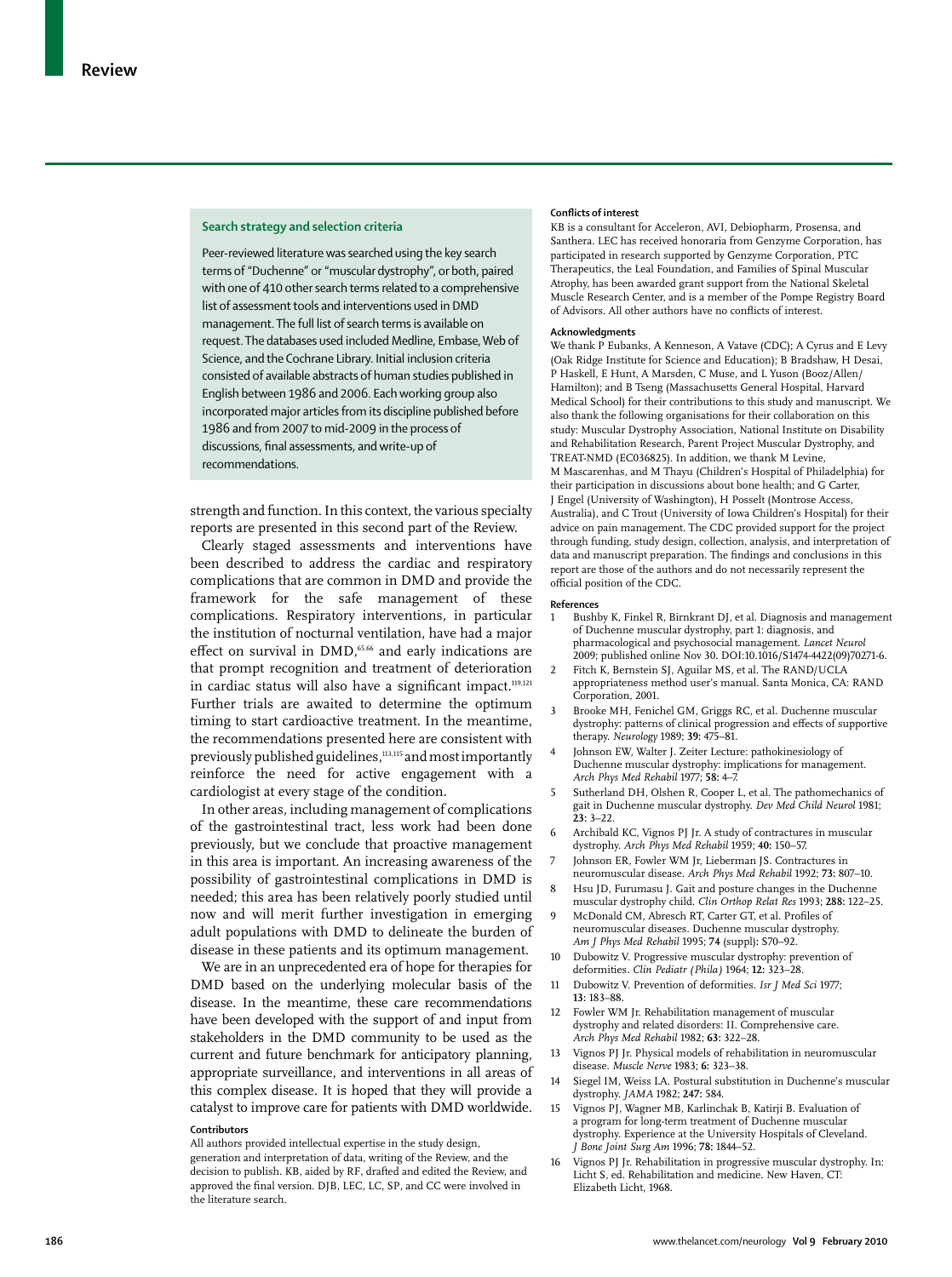- 17 Hyde SA, Fløytrup I, Glent S, et al. A randomized comparative study of two methods for controlling Tendo Achilles contracture in Duchenne muscular dystrophy. *Neuromuscul Disord* 2000; **10:** 257–63.
- Scott OM, Hyde SA, Goddard C, Dubowitz V. Prevention of deformity in Duchenne muscular dystrophy. A prospective study of passive stretching and splintage. *Physiotherapy* 1981; **67:** 177–80.
- 19 McDonald CM. Limb contractures in progressive neuromuscular disease and the role of stretching, orthotics, and surgery. *Phys Med Rehabil Clin N Am* 1998; **9:** 187–211.
- 20 Johnson EW, Kennedy JH. Comprehensive management of Duchenne muscular dystrophy. *Arch Phys Med Rehabil* 1971; **52:** 110–14.
- 21 Siegel IM. Plastic-molded knee-ankle-foot orthoses in the treatment of Duchenne muscular dystrophy. *Arch Phys Med Rehabil* 1975; **56:** 322.
- 22 Bakker JP, De Groot IJ, De Jong BA, Van Tol-De Jager MA, Lankhorst GJ. Prescription pattern for orthoses in the Netherlands: use and experience in the ambulatory phase of Duchenne muscular dystrophy. *Disabil Rehabil* 1997; **19:** 318–25.
- 23 Bakker JP, de Groot IJ, Beckerman H, de Jong BA, Lankhorst GJ. The effects of knee-ankle-foot orthoses in the treatment of Duchenne muscular dystrophy: review of the literature. *Clin Rehabil* 2000; **14:** 343–59.
- 24 Miller G, Dunn N. An outline of the management and prognosis of Duchenne muscular dystrophy in Western Australia. *Aust Paediatr J* 1982; **18:** 277–82.
- 25 Rideau Y, Duport G, Delaubier A, Guillou C, Renardel-Irani A, Bach JR. Early treatment to preserve quality of locomotion for children with Duchenne muscular dystrophy. *Semin Neurol* 1995; **15:** 9–17.
- 26 Forst J, Forst R. Lower limb surgery in Duchenne muscular dystrophy. *Neuromuscul Disord* 1999; **9:** 176–81.
- 27 Scher DM, Mubarak SJ. Surgical prevention of foot deformity in patients with Duchenne muscular dystrophy. *J Pediatr Orthop* 2002; **22:** 384–91.
- 28 Sussman M. Duchenne muscular dystrophy. *J Am Acad Orthop Surg* 2002; **10:** 138–51.
- 29 Shapiro F. Orthopedic treatment. In: Jones HR, De Vivo DC, Darras BT, eds. Neuromuscular disorders of infancy, childhood, and adolescence: a clinician's approach. Amsterdam/Boston: Butterworth-Heinemann, 2003: 1259–63.
- 30 Siegel IM, Miller JE, Ray RD. Subcutaneous lower limb tenotomy is the treatment of pseudohypertrophic muscular dystrophy: description of technique and presentation of twenty-one cases. *J Bone Joint Surg Am* 1968; **50:** 1437–43.
- 31 Smith SE, Green NE, Cole RJ, Robison JD, Fenichel GM. Prolongation of ambulation in children with Duchenne muscular dystrophy by subcutaneous lower limb tenotomy. *J Pediatr Orthop* 1993; **13:** 336–40.
- 32 Miller GM, Hsu JD, Hoffer MM, Rentfro R. Posterior tibial tendon transfer: a review of the literature and analysis of 74 procedures. *J Pediatr Orthop* 1982; **2:** 363–70.
- 33 Wagner MB, Vignos PJ Jr, Carlozzi C, Hull AL. Assessment of hand function in Duchenne muscular dystrophy. *Arch Phys Med Rehabil* 1993; **74:** 801–80.
- 34 Wagner MB, Vignos PJ Jr, Carlozzi C. Duchenne muscular dystrophy: a study of wrist and hand function. *Muscle Nerve* 1989; **12:** 236–44.
- 35 Pellegrini N, Guillon B, Prigent H, et al. Optimization of power wheelchair control for patients with severe Duchenne muscular dystrophy. *Neuromuscul Disord* 2004; **14:** 297–300.
- 36 Eagle M, Bourke J, Bullock R, et al. Managing Duchenne muscular dystrophy---the additive effect of spinal surgery and home nocturnal ventilation in improving survival. *Neuromuscul Disord* 2007; **17:** 470–75.
- Eagle M. Report on the muscular dystrophy campaign workshop: exercise in neuromuscular diseases Newcastle, January 2002. *Neuromuscul Disord* 2002; **12:** 975–83.
- 38 Vignos PJ Jr, Watkins MP. The effect of exercise in muscular dystrophy. *JAMA* 1966; **197:** 843–48.
- Scott OM, Hyde SA, Goddard C, Jones R, Dubowitz V. Effect of exercise in Duchenne muscular dystrophy. *Physiotherapy* 1981; **67:** 174–76.
- 40 de Lateur BJ, Giaconi RM. Effect on maximal strength of submaximal exercise in Duchenne muscular dystrophy. *Am J Phys Med* 1979; **58:** 26–36.
- 41 Fowler WM Jr. Importance of overwork weakness. *Muscle Nerve* 1984; **7:** 496–99.
- 42 Armstrong RB, Warren GL, Warren JA. Mechanisms of exercise-induced muscle fibre injury. Sports Med 1991; 12: 184-207.
- Fowler WM Jr, Taylor M, Rehabilitation management of muscular dystrophy and related disorders: I. The role of exercise. *Arch Phys Med Rehabil* 1982; **63:** 319–21.
- 44 Fowler WM Jr. Role of physical activity and exercise training in neuromuscular diseases. *Am J Phys Med Rehabil* 2002; **81** (suppl)**:** S187–95.
- McDonald CM. Physical activity, health impairments, and disability in neuromuscular disease. *Am J Phys Med Rehabil* 2002; **81** (suppl)**:** S108–20.
- 46 Sockolov R, Irwin B, Dressendorfer RH, Bernauer EM. Exercise performance in 6-to-11-year-old boys with Duchenne muscular dystrophy. *Arch Phys Med Rehabil* 1977; **58:** 195–201.
- 47 Petrof BJ. The molecular basis of activity-induced muscle injury in Duchenne muscular dystrophy. *Mol Cell Biochem* 1998; **179:** 111–23.
- Ansved T. Muscular dystrophies: influence of physical conditioning on the disease evolution. *Curr Opin Clin Nutr Metab Care* 2003; **6:** 435–39.
- 49 Allen DG. Eccentric muscle damage: mechanisms of early reduction of force. *Acta Physiol Scand* 2001; **171:** 311–19.
- 50 Garrood P, Eagle M, Jardine PE, Bushby K, Straub V. Myoglobinuria in boys with Duchenne muscular dystrophy on corticosteroid therapy. *Neuromuscul Disord* 2008; **18:** 71–73.
- 51 Smith AD, Koreska J, Moseley CF. Progression of scoliosis in Duchenne muscular dystrophy. *J Bone Joint Surg Am* 1989; **71:** 1066–74.
- Alman BA, Raza SN, Biggar WD. Steroid treatment and the development of scoliosis in males with Duchenne muscular dystrophy. *J Bone Joint Surg Am* 2004; **86:** 519–24.
- 53 Yilmaz O, Karaduman, Topaloglu H. Prednisolone therapy in Duchenne muscular dystrophy prolongs ambulation and prevents scoliosis. *Eur J Neurol* 2004; **11:** 541–44.
- 54 Talim B, Malaguti C, Gnudi S, Politano L, Merlini L. Vertebral compression in Duchenne muscular dystrophy following defl azacort. *Neuromuscul Disord* 2002; **12:** 294–95.
- 55 Bothwell JE, Gordon KE, Dooley JM, Mac Sween J, Cummings EA, Salisbury S. Vertebral fractures in boys with Duchenne muscular dystrophy. *Clin Pediatr* 2003; **42:** 353–56.
- 56 Velasco MV, Colin AA, Zurakowski D, Darras BT, Shapiro F. Posterior spinal fusion for scoliosis in Duchenne muscular dystrophy diminishes the rate of respiratory decline. *Spine* 2007; **32:** 459–65.
- Shapiro F, Sethna N, Colan S, Wohl ME, Specht L. Spinal fusion in Duchenne muscular dystrophy: a multidisciplinary approach. *Muscle Nerve* 1992; **15:** 604–14.
- 58 Heller KD, Wirtz DC, Siebert CH, Forst R. Spinal stabilization in Duchenne muscular dystrophy: principles of treatment and record of 31 operative treated cases. *J Pediatr Orthop* 2001; **10:** 18–24.
- Alman BA, Kim HKW. Pelvic obliquity after fusion of the spine in Duchenne muscular dystrophy. *J Bone Joint Surg Br* 1999; **81:** 821–24.
- 60 Sengupta DK, Mehdian SH, McConnell JR, Eisenstein SM, Webb IK. Pelvic or lumbar fixation for the surgical management of scoliosis in Duchenne muscular dystrophy. *Spine* 2002; **27:** 2072–79.
- Quinlivan R, Roper H, Davie M, et al. Report of a Muscular Dystrophy Campaign funded workshop Birmingham, UK, January 16th 2004. Osteoporosis in Duchenne muscular dystrophy; its prevalence, treatment and prevention. *Neuromuscul Disord* 2005; **15:** 72–79.
- 62 Biggar WD, Bachrach LK, Henderson RC, Kalkwarf H, Plotkin H, Wong BL. Bone health in Duchenne muscular dystrophy. *Neuromuscul Disord* 2005; **15:** 80–85.
- McDonald DGM, Kinali M, Gallagher AC, et al. Fracture prevalence in Duchenne muscular dystrophy. *Dev Med Child Neurol* 2002; **44:** 695–98.
- 64 Phillips MF, Quinlivan CM, Edwards RH, Calverley PM. Changes in spirometry over time as a prognostic marker in patients with Duchenne muscular dystrophy. *Am J Respir Crit Care Med* 2001; **164:** 2191–94.
- Eagle M, Baudouin SV, Chandler C, Giddings DR, Bullock R, Bushby K. Survival in Duchenne muscular dystrophy: improvements in life expectancy since 1967 and the impact of home nocturnal ventilation. *Neuromuscul Disord* 2002; **12:** 926–29.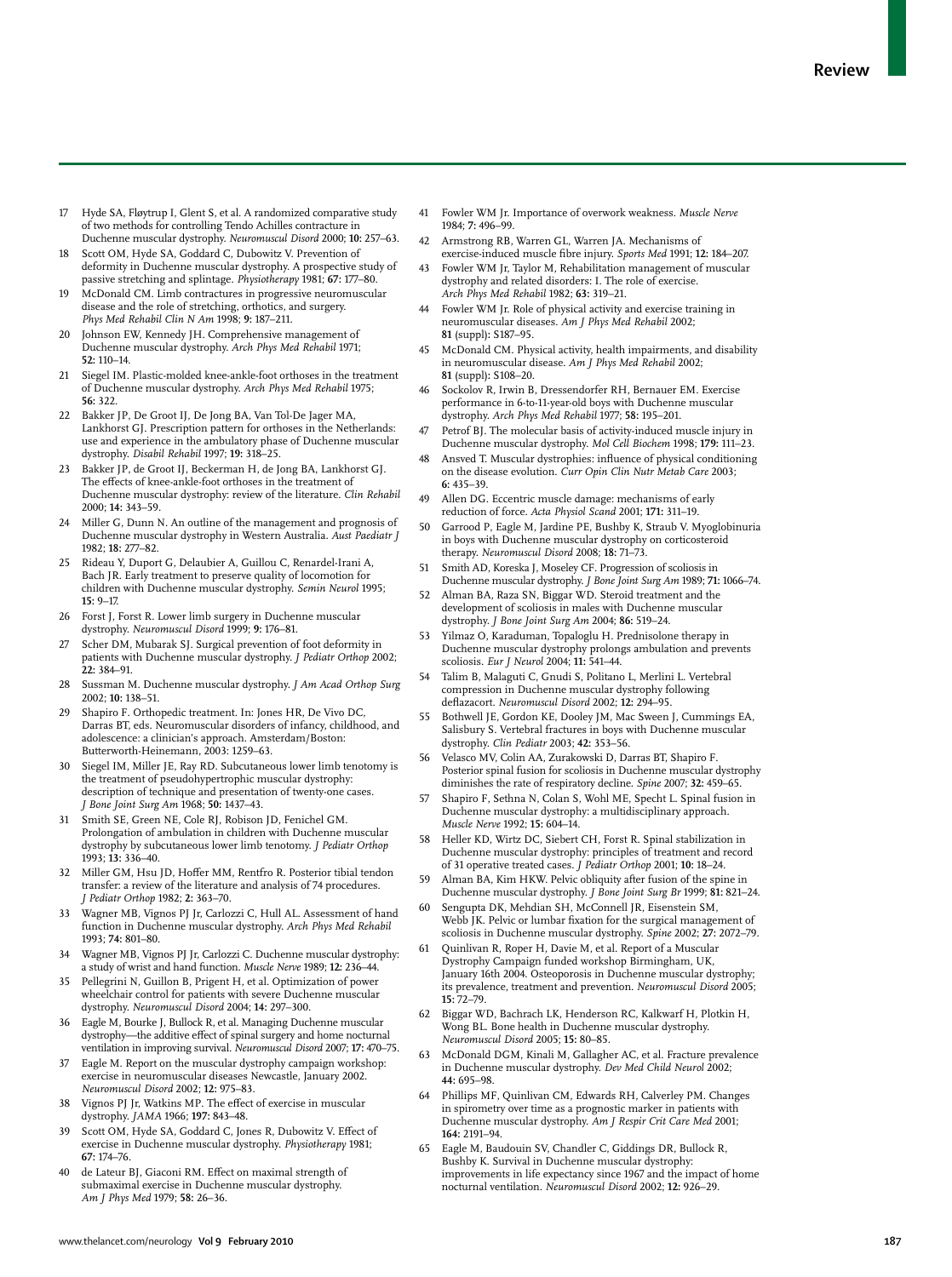- 66 Gomez-Merino E, Bach JR. Duchenne muscular dystrophy: prolongation of life by noninvasive ventilation and mechanically assisted coughing. *Am J Phys Med Rehabil* 2002; **81:** 411–15.
- 67 Bach JR, Saporito LR. Criteria for extubation and tracheostomy tube removal for patients with ventilatory failure: a different approach to weaning. *Chest* 1996; **110:** 1566–71.
- 68 Dohna-Schwake C, Ragette R, Teschler H, Voit T, Mellies U. Predictors of severe chest infections in pediatric neuromuscular disorders. *Neuromuscul Disord* 2006; **16:** 325–28.
- 69 Bianchi C, Baiardi P. Cough peak flows: standard values for children and adolescents. *Am J Phys Med Rehabil* 2008; **87:** 461–67.
- 70 Kang SW, Bach JR. Maximum insufflation capacity: vital capacity and cough flows in neuromuscular disease. Am J Phys Med Rehabil 2000; **79:** 222–27.
- 71 Daftary AS, Crisanti M, Kalra M, Wong B, Amin R. Effect of long-term steroids on cough efficiency and respiratory muscle strength in patients with Duchenne muscular dystrophy. *Pediatrics* 2007; **117:** e320–24.
- 72 Gauld LM, Boynton A. Relationship between peak cough flow and spirometry in Duchenne muscular dystrophy. *Pediatr Pulmonol* 2005; **39:** 457–60.
- 73 Suarez AA, Pessolano FA, Monteiro SG, et al. Peak flow and peak cough flow in the evaluation of expiratory muscle weakness and bulbar impairment in patients with neuromuscular disease. *Am J Phys Med Rehabil* 2002; **81:** 506–11.
- 74 Domenech-Clar R, Lopez-Andreu JA, Compte-Torrero L, et al. Maximal static respiratory pressures in children and adolescents. *Pediatr Pulmonol* 2003; **35:** 126–32.
- Szeinberg A, Tabachnik E, Rashed N, et al. Cough capacity in patients with muscular dystrophy. *Chest* 1988; **94:** 1232–35.
- 76 Smith PE, Calverley PM, Edwards RH. Hypoxemia during sleep in Duchenne muscular dystrophy. *Am Rev Respir Dis* 1988; **137:** 884–88.
- 77 Phillips MF, Smith PE, Carroll N, Edwards RH, Calverley PM. Nocturnal oxygenation and prognosis in Duchenne muscular dystrophy. *Am J Respir Crit Care Med* 1999; **160:** 198–202.
- Hukins CA, Hillman DR. Daytime predictors of sleep hypoventilation in Duchenne muscular dystrophy. *Am J Repir Crit Care Med* 2000; **161:** 166–70.
- Ragette R, Mellies U, Schwake C, Voit T, Teschler H. Patterns and predictors of sleep disordered breathing in primary myopathies. *Thorax* 2002; **57:** 724–28.
- 80 Khan Y, Heckmatt JZ. Obstructive apnoeas in Duchenne muscular dystrophy. *Thorax* 1994; **49:** 157–61.
- 81 Barbe F, Quera-Salva MA, McCann C, et al. Sleep-related respiratory disturbances in patients with Duchenne muscular dystrophy. *Eur Respir J* 1994; **7:** 1403–08.
- 82 Uliel S, Tauman R, Greenfeld M, Sivan Y. Normal polysomnographic respiratory values in children and adolescents. *Chest* 2004; **125:** 872–78.
- 83 Toussaint M, Steens M, Soudon P. Lung function accurately predicts hypercapnia in patients with Duchenne muscular dystrophy. *Chest* 2007; **131:** 368–75.
- 84 Culebras A. Sleep-disordered breathing in neuromuscular disease. *Sleep Med Clin* 2008; **3:** 377–86.
- 85 Finder JD, Birnkrant D, Carl J, et al. Respiratory care of the patient with Duchenne muscular dystrophy: an official ATS consensus statement. *Am J Respir Crit Care Med* 2004; **170:** 456–65.
- 86 Ward S, Chatwin M, Heather S, Simonds AK. Randomised controlled trial of non-invasive ventilation (NIV) for nocturnal hypoventilation in neuromuscular and chest wall disease patients with daytime normocapnia. *Thorax* 2005; **60:** 1019–24.
- 87 Bach JR, Alba AS. Management of chronic alveolar hypoventilation by nasal ventilation. *Chest* 1990; **97:** 52–57.
- 88 Mellies U, Ragette R, Dohna Schwake C, Boehm H, Voit T, Teschler H. Long-term noninvasive ventilation in children and adolescents with neuromuscular disorders. *Eur Respir J* 2003; **22:** 631–36.
- 89 Simonds AK, Muntoni F, Heather S, Fielding S. Impact of nasal ventilation on survival in hypercapnic Duchenne muscular dystrophy. *Thorax* 1998; **53:** 949–52.
- 90 Piastra M, Antonelli M, Caresta E, Chiaretti A, Polidori G, Conti G. Noninvasive ventilation in childhood acute neuromuscular respiratory failure. *Respiration* 2006; **73:** 791–98.
- 91 Niranjan V, Bach JR. Noninvasive management of pediatric neuromuscular respiratory failure. *Crit Care Med* 1998; **26:** 2061–65.
- 92 Bach JR, Bianchi C, Vidigal-Lopes M, Turi S, Felisari G. Lung inflation by glossopharyngeal breathing and air stacking in Duchenne muscular dystrophy. *Am J Phys Med Rehabil* 2007; **86:** 295–300.
- 93 Bach JR, Kang SW. Disorders of ventilation: weakness, stiffness and mobilization. *Chest* 2000; **117:** 301–03.
- 94 Misuri G, Lanini B, Gigliotti F, et al. Mechanism of  $CO<sub>2</sub>$  retention in patients with neuromuscular disease. *Chest* 2000; **117:** 447–53.
- 95 Tzeng AC, Bach JR. Prevention of pulmonary morbidity for patients with neuromuscular disease. *Chest* 2000; **118:** 1390–96.
- 96 Dohna-Schwake C, Ragette R, Teschler H, Voit T, Mellies U. IPPB-assisted coughing in neuromuscular disorders. *Pediatr Pulmonol* 2006; **41:** 551–57.
- 97 Miske LJ, Hickey EM, Kolb SM, Weiner DJ, Panitch HB. Use of the mechanical in-exsufflator in pediatric patients with neuromuscular disease and impaired cough. *Chest* 2004; **125:** 1406–12.
- Boitano JL. Management of airway clearance in neuromuscular disease. *Respir Care* 2006; **51:** 913–22.
- 99 Fauroux B, Guillemot N, Aubertin G, et al. Physiological benefits of mechanical insufflation-exsufflation in children with neuromuscular diseases. *Chest* 2008; **133:** 161–68.
- 100 Chatwin M, Ross E, Hart N, Nickol AH, Polkey MI, Simonds AK. Cough augmentation with mechanical insufflation/exsufflation in patients with neuromuscular weakness. *Eur Respir J* 2003; **21:** 502–08.
- 101 Winck JC, Goncalves MR, Lourenco C, Viana P, Almeida J, Bach JR. Effects of mechanical insufflation-exsufflation on respiratory parameters for patients with chronic airway secretion encumbrance. *Chest* 2004; **126:** 774–80.
- 102 Homnick DN. Mechanical insufflation-exsufflation for airway mucus clearance. *Respir Care* 2007; **52:** 1296–307.
- 103 Smith PE, Edwards RH, Calverley PM. Oxygen treatment of sleep hypoxaemia in Duchenne muscular dystrophy. *Thorax* 1989; **44:** 997–1001.
- 104 American Academy of Pediatrics Section on Cardiology and Cardiac Surgery. Cardiovascular health supervision for individuals affected by Duchenne or Becker muscular dystrophy. *Pediatrics* 2005; **116:** 1569–73.
- 105 Chenard AA, Becane HM, Tertrain F, de Kermadec JM, Weiss YA. Ventricular arrhythmia in Duchenne muscular dystrophy: prevalence, significance and prognosis. *Neuromuscul Disord* 1993; 3: 201-06.
- de Kermadec JM, Bécane HM, Chénard A, Tertrain F, Weiss Y. Prevalence of left ventricular systolic dysfunction in Duchenne muscular dystrophy: an echocardiographic study. *Am Heart J* 1994; **127:** 618–23.
- 107 Moriuchi T, Kagawa N, Mukoyama M, Hizawa K. Autopsy analyses of the muscular dystrophies. *Tokushima J Exp Med* 1993; **40:** 83–93.
- 108 McNally E. New approaches in the therapy of cardiomyopathy in muscular dystrophy. *Annu Rev Med* 2007; **58:** 75–88.
- 109 Giglio V, Pasceri V, Messano L, et al. Ultrasound tissue characterization detects preclinical myocardial structural changes in children affected by Duchenne muscular dystrophy. *J Am Coll Cardiol* 2003; **42:** 309–16.
- 110 Sasaki K, Sakata K, Kachi E, Hirata S, Ishihara T, Ishikawa K. Sequential changes in cardiac structure and function in patients with Duchenne type muscular dystrophy: a two-dimensional echocardiographic study. *Am Heart J* 1998; **135:** 937–44.
- Takenaka A, Yokota M, Iwase M, Miyaguchi K, Hayashi H, Saito H. Discrepancy between systolic and diastolic dysfunction of the left ventricle in patients with Duchenne muscular dystrophy. *Eur Heart J* 1993; **14:** 669–76.
- 112 Nigro G, Comi LI, Politano L, Nigro V. Dilated cardiomyopathy of muscular dystrophy: a multifaceted approach to management. *Semin Neurol* 1995; **15:** 90–92.
- Bushby K, Muntoni F, Bourke JP. 107th ENMC International Workshop: the management of cardiac involvement in muscular dystrophy and myotonic dystrophy. 7th–9th June 2002, Naarden, the Netherlands. *Neuromuscul Disord* 2003; **13:** 166–72.
- 114 Vita GL, Kirk R, Lochmüller H, Bushby K, Straub V. Early cardiomyopathy in DMD [abstract GP.13.10]. *Neuromuscul Disord*  2009; **19:** 642.